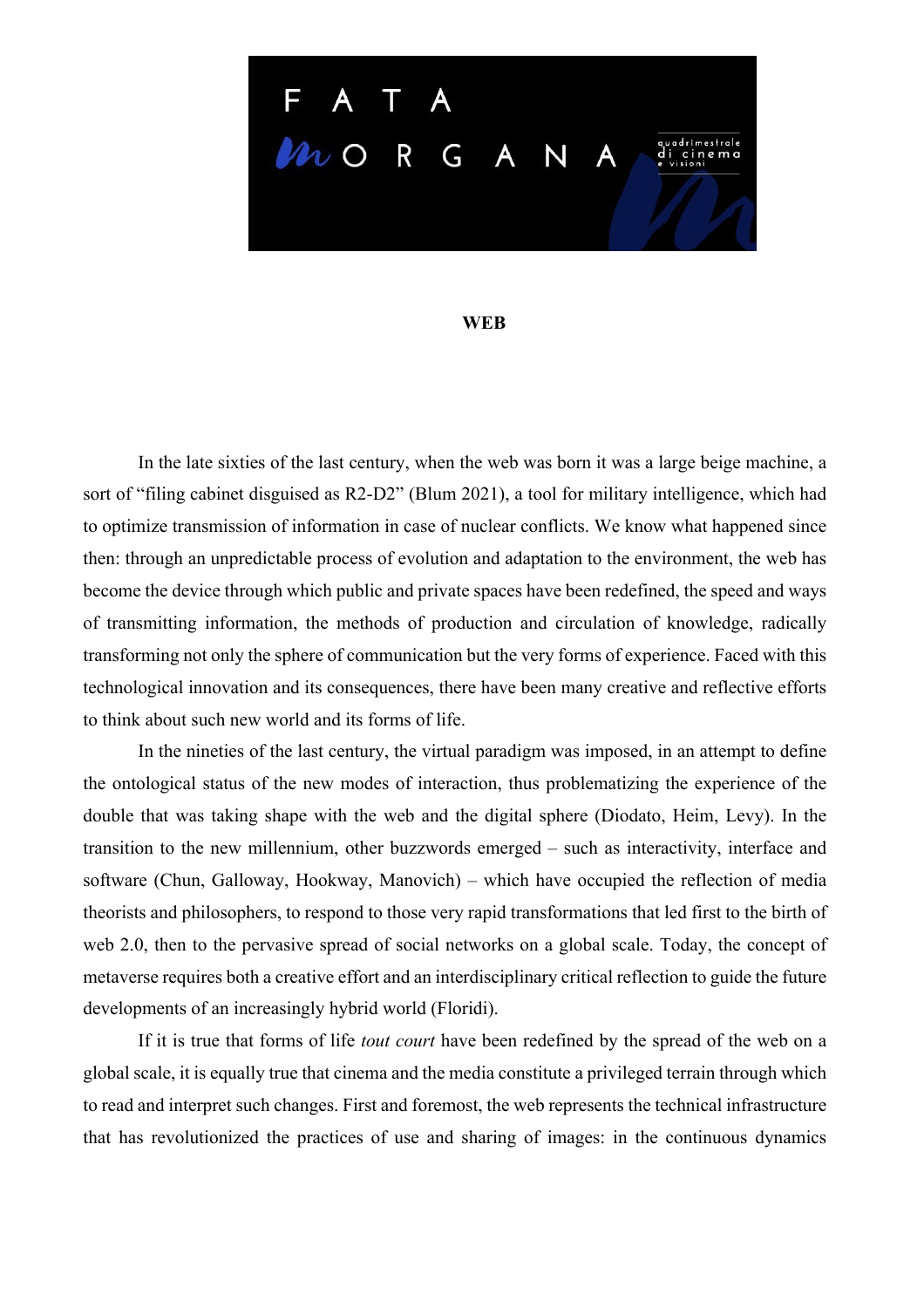between auratic and exhibition value (Benjamin), the web defines a new accessibility and manipulability of images, their more immediate circulation, reconfiguring our daily relationship with them. The web, however, represents not only a technical infrastructure, but also a grammar and a logic for the construction of discursiveness through images, the place in which new expressive forms can emerge, in a very necessary dialogue with the tradition of the seventh art.

Starting from such theoretical framework, some perspectives can be identified to reflect on this subject.

**Remediation and relocation of the cinematic experience**. Starting from the book by Bolter and Grusin, which has now become a classic of the theory of new media, the theoretical reflection has focused on the relationship between traditional and new media, also from an archaeological perspective (Parikka). The web, through the development of specific interfaces, determines the remediation of previous media forms and formats. Perhaps the most effective example is that of Instagram, the haptic TV that has become an online practice for millions of people. Remediation continues to operate as the dominant logic of the new online media, but the web is also the main place where the cinematic experience relocates (Casetti). The phenomenon of relocation represents a challenge, not only in theoretical terms due to the need to define what cinema or post-cinema is (Shaviro, Denson), but also in creative and productive terms, with respect to the reorganization of the entire industrial system. The recent pandemic crisis has accelerated a process that has been underway for some time, in which streaming platforms have become the main operators for the distribution and use of audiovisual content, apparently allocating the experience of the film theatre to a renewed form of auraticity.

**Transmediality: between aesthetics and productive-receptive logic**. The trespassing of the audiovisual experience beyond the traditional media has led to the emergence of a new aesthetic, new rules for the construction and distribution of the cinematographic and audiovisual storytelling. The web makes possible that phenomenon that goes by the name of convergence (Jenkins), in which the media tend to hybridize and interact with each other in the construction of the experience of viewing and enjoying images in motion. Transmediality, however, is not just a distribution strategy, which displaces the storytelling across multiple formats and media (from cinema to videogames, from comics to the web, from *Matrix* to *Marvel Cinematic Universe* via *Gomorrah*), but it becomes a formal logic for the creation of narrative worlds capable of adapting to different media formats and registers in relation to the level of involvement. The horizontal nature of online communication, in fact, allows the viewer to interact directly with the storytelling, thus contributing to the construction of real online communities, which therefore also redefine the very concept of audience and fandom.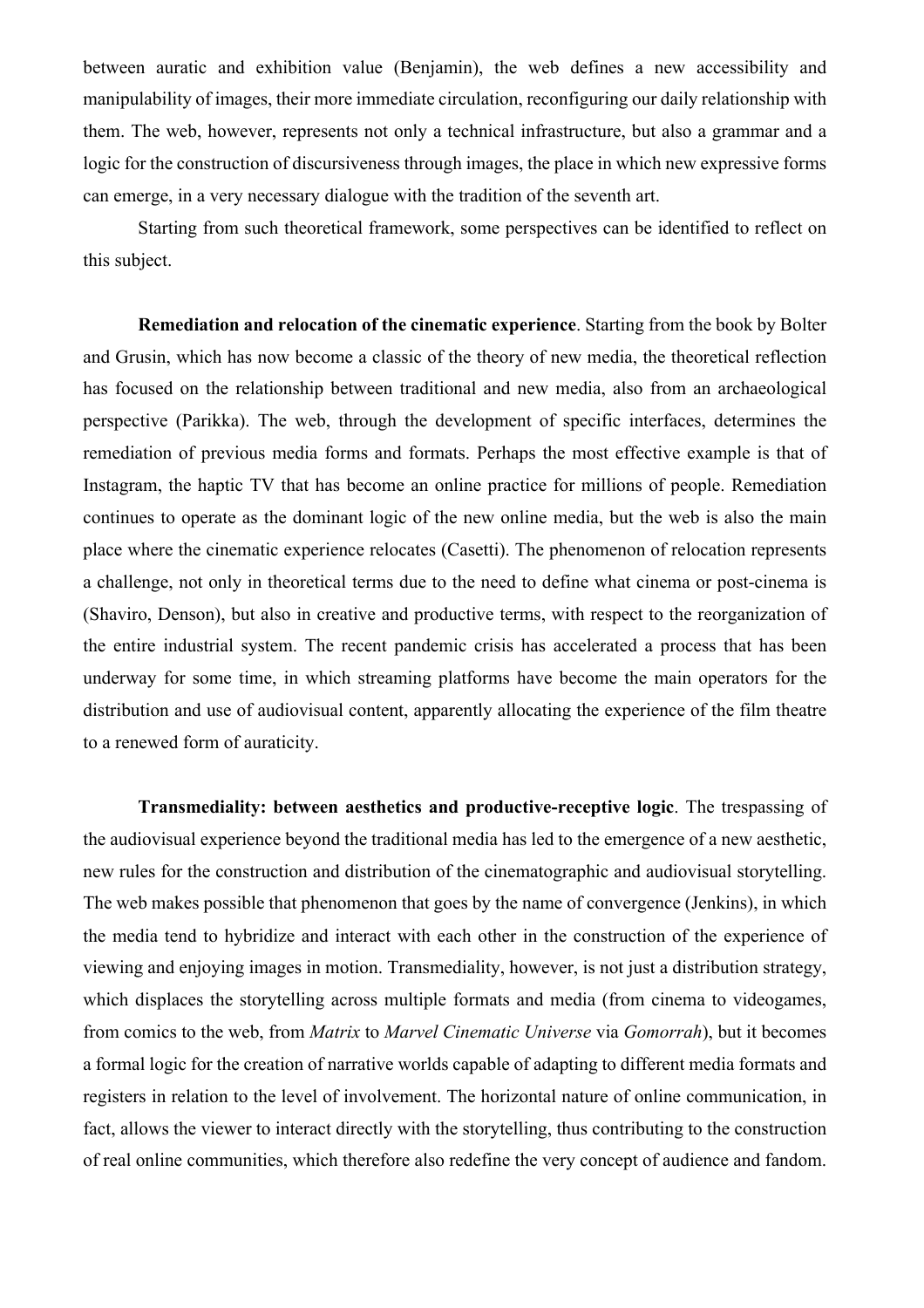In the convergent era of transmedia, understood both as a distributive strategy and as a formal logic, the viewer can turn into a producer and thus participate in the storytelling, redefining their roles and tasks.

**The archive, the editing, the detournement**. Even before being a place for the distribution and use of audiovisual content through streaming services, the web was the largest archive of images ever available. If it is true, as Foucault argues, that the archive is the *archè* – the principle that regulates the emergence of utterances and speeches –, then the unprecedented accessibility of public and private, amateur and official images, sequences and their intrinsic manipulability, have radically redefined our relationship with the images and the discourses that can be constructed with them. From video art to cinema, passing through the spontaneous creation of content by users, the web is the archive of a shared global imagination (think for example of the production of Dominic Gagnon or that of Natalie Bookchin), the reserve of shreds of History available to be reorganized and reworked in a collective cultural memory. The Arab Springs represented the moment in which this potential manifested itself more clearly, in which the forms of testimony were remodeled, through processes of elaboration and reuse of media contents starting from an archive that coincides with the indexed and potentially boundless structure of the web (Della Ratta). Different forms of expression can be exercised on this material; indeed, more radically, it can be argued that the media materiality of these contents solicits a precise modality of interaction with them and therefore establishes a specific form of expression, where word, image and sound are syncretically organized (Montani). From memes to mash-ups, from Instagram Stories to TikTok videos, a circle is established between technique, operation and the sphere of the symbolic, whose virtuosity or viciousness is yet to be discovered.

**Telling the future**. The technological transformations and the rapid changes they have produced have fueled the cinematic imagination which on many occasions has tried to tell the technologically unfolded future, helping to define an imaginary that is built on the border between reality and fiction, utopia and dystopia. From Soderbergh to Fincher and Stone, from *Halt and Catch Fire* to *Black Mirror*, the film and serial formats explore, on the one hand, the history of origins, retracing the prodromes of a media culture that is increasingly naturalizing today, and on the one other the future scenarios, opening a metariflexive space on the media environment in which we live and on the role of moving images.

**The web as a metaphor**. The web is also a metaphor for practices, knowledge, devices, the development of which took place horizontally and without anchoring, as opposed to the rooted